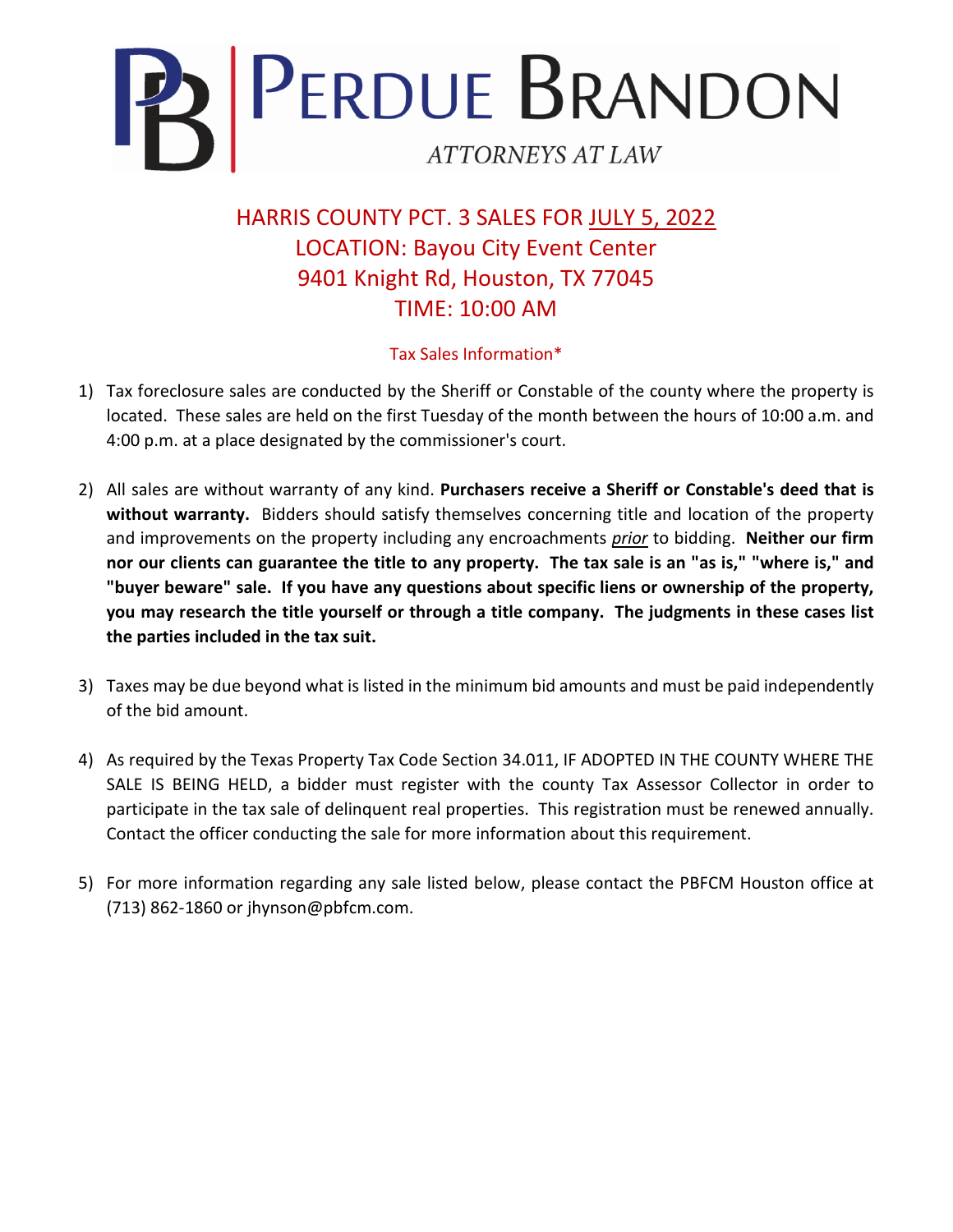## **PERDUE BRANDON** ATTORNEYS AT LAW

|                  | <b>Cause No:</b><br><b>District Court:</b><br><b>Judgment Date:</b> | <b>Style of Case:</b>                                                                                      | <b>Legal Description (Per</b><br><b>Appraisal District):</b><br><b>Property Address (Per</b><br><b>Appraisal District):</b> | Adjudged<br>Value: | <b>Estimated</b><br>Minimum: | Cad Account #<br><b>Other Account</b> |
|------------------|---------------------------------------------------------------------|------------------------------------------------------------------------------------------------------------|-----------------------------------------------------------------------------------------------------------------------------|--------------------|------------------------------|---------------------------------------|
| 1.               | 201764854<br><b>COURT</b><br>$4-Sep-19$                             | HARRIS COUNTY, ET<br>127TH DISTRICT AL vs. C. N. BRECHEEN,<br><b>AKA CLEWIS NEVILLE</b><br>BRECHEEN, ET AL | W 16 FT OF LT 12 BLK 231<br><b>CLOVER LEAF SEC 4</b><br>0 LONGVIEW ST,<br>HOUSTON, TX 77015                                 | <b>CANCELLED</b>   |                              |                                       |
| $\overline{2}$   | 201774045<br>269TH DISTRICT<br><b>COURT</b><br>$6$ -Mar-20          | HARRIS COUNTY, ET<br>AL VS. CLARENCE<br>DANIEL WARNKE, ET<br>AL                                            | LT 5 BLK 1 ANDERSON<br><b>JOSEPH</b><br>0 ENSIGN AVE, CROSBY,<br>TX 77532                                                   | \$8,440.00         | \$8,440.00                   | 0680020000005                         |
| $\overline{3}$ . | 201806478<br>189TH DISTRICT<br><b>COURT</b><br>$3-Jun-20$           | HARRIS COUNTY, ET<br>AL vs. RILEY<br>ARCENEAUX, ET AL                                                      | LT 2 BLK 37 ST CHARLES<br>PLACE SEC 2<br>514 REUBEN WHITE DR,<br>CROSBY, TX 77532                                           | \$125,782.00       | \$55,809.79                  | 0710880370002                         |
| 4.               | 201980092<br>127TH DISTRICT<br><b>COURT</b><br>17-Feb-22            | <b>GALENA PARK</b><br><b>INDEPENDENT</b><br><b>SCHOOL DISTRICT vs.</b><br>ERICA ARAUJO, ET AL              | LTS 6 & 8 BLK 218 CLOVER<br><b>LEAF SEC 4</b><br>13814 HILLSBORO ST,<br>HOUSTON, TX 77015                                   | \$107,068.00       | \$33,486.51                  | 0650720260006                         |